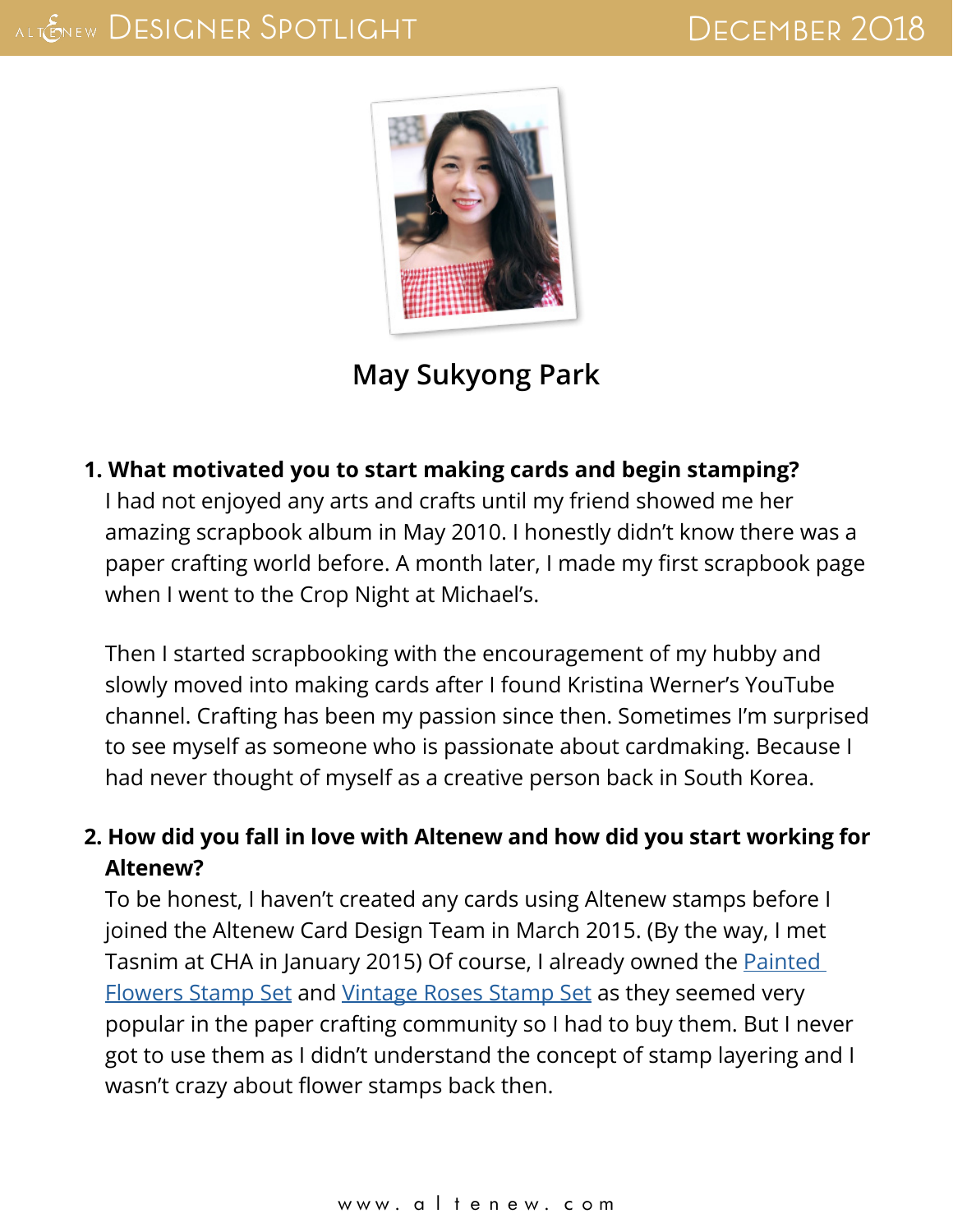Then you know what? I decided to use the [Vintage Roses Stamp Set](https://altenew.com/products/vintage-roses) on my [first Design Team assignment](http://altenewblog.com/2015/03/23/pop-art-rose-card-from-may/) and I was amazed by the fact that it allowed me to create flowers with a detailed depth and realistic look with no effort. Lining up the images was so much easier than I thought and the result was amazing! That experience got me hooked on all things Altenew.

One month later, I asked Tasnim why Altenew was not on Instagram. Then she asked me back if I was interested in managing the Altenew Instagram account. Of course, I answered YES as I already was into sharing my cards on Instagram and I thought I could help Altenew present their products better in the paper crafting community. I didn't know at that time where my decision would take me later.

I started managing Altenew's social media channels in May 2015. Then, I expanded my responsibilities to design team coordination and other marketing activities including blog hops, email campaigns, promotions, releases, etc. I can't thank Tasnim enough for trusting me with this position and I'm so honored that I'm in charge of marketing at Altenew. I was able to meet lots of amazing friends and learn so many good things through my job. Can you tell I love working at Altenew? It's the best job ever! :)

### **3. The way you build your backgrounds is amazing! Please share some tips on them!**

I love creating my own backgrounds using small stamps from different stamp sets. When it comes to choosing images from different stamp sets, it's important to choose the stamps that have a similar design style or similar thickness of the outline images.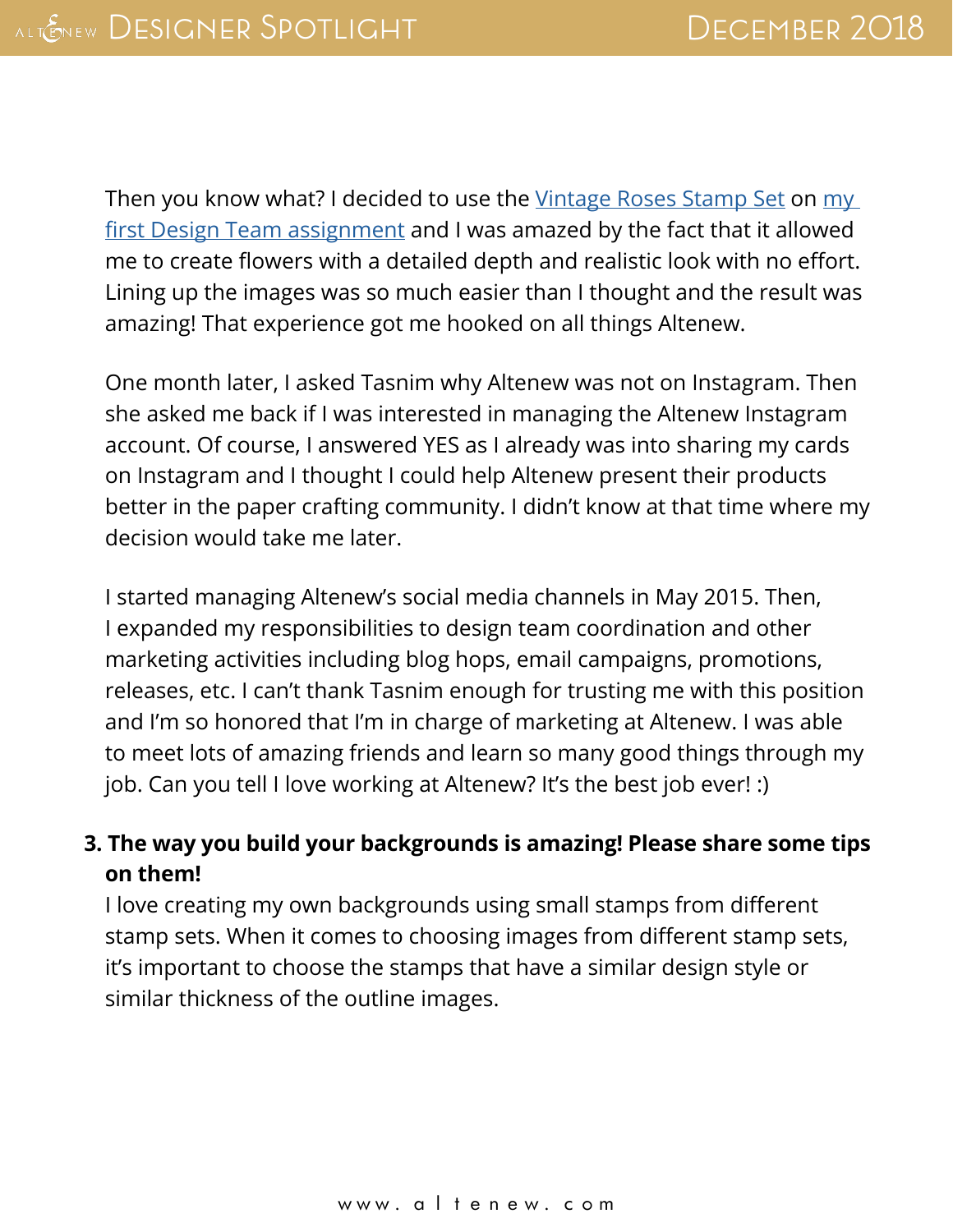When you create a stamped background with large images, it's always good to plan out the placement of your sentiment first before stamping the images. I also love arranging my stamps on my paper to decide the placement of my images before stamping because it's important to stamp your large images on the right place as they help balance the rest of your small images. Then I always start stamping larger images first and fill in the gaps with smaller images later.

The most fun part of the background stamping is that you can keep stamping as much as you want. It depends on where you stop stamping, you can create a slightly different look of the background. It's also good if you stamp the image partially off the edge of your card front. That way you can balance your stamped images better.

You can go even further by adding small dots between the images using a tip of Altenew Artist Markers to add subtle details to your background. Depending on your projects, you can add a different size of the dot by choosing a different tip from your marker - brush tip, fine tip, or chisel tip. You can also create a different look by the distance of each dot. The dotting technique is a great way to dress up your stamped background and give your card a more finished look.

### **4. Do you have a specific style that you are comfortable with or like to stick to?**

I used to like making clean and simple cards based on creative designs and unusual ideas. Especially one-layer card with lots of white space. I also loved telling a whole story with a single image. This year I find myself experimenting with lots of different styles and techniques which helped me find my love for watercoloring. Surprisingly, I was good at watercoloring! :)